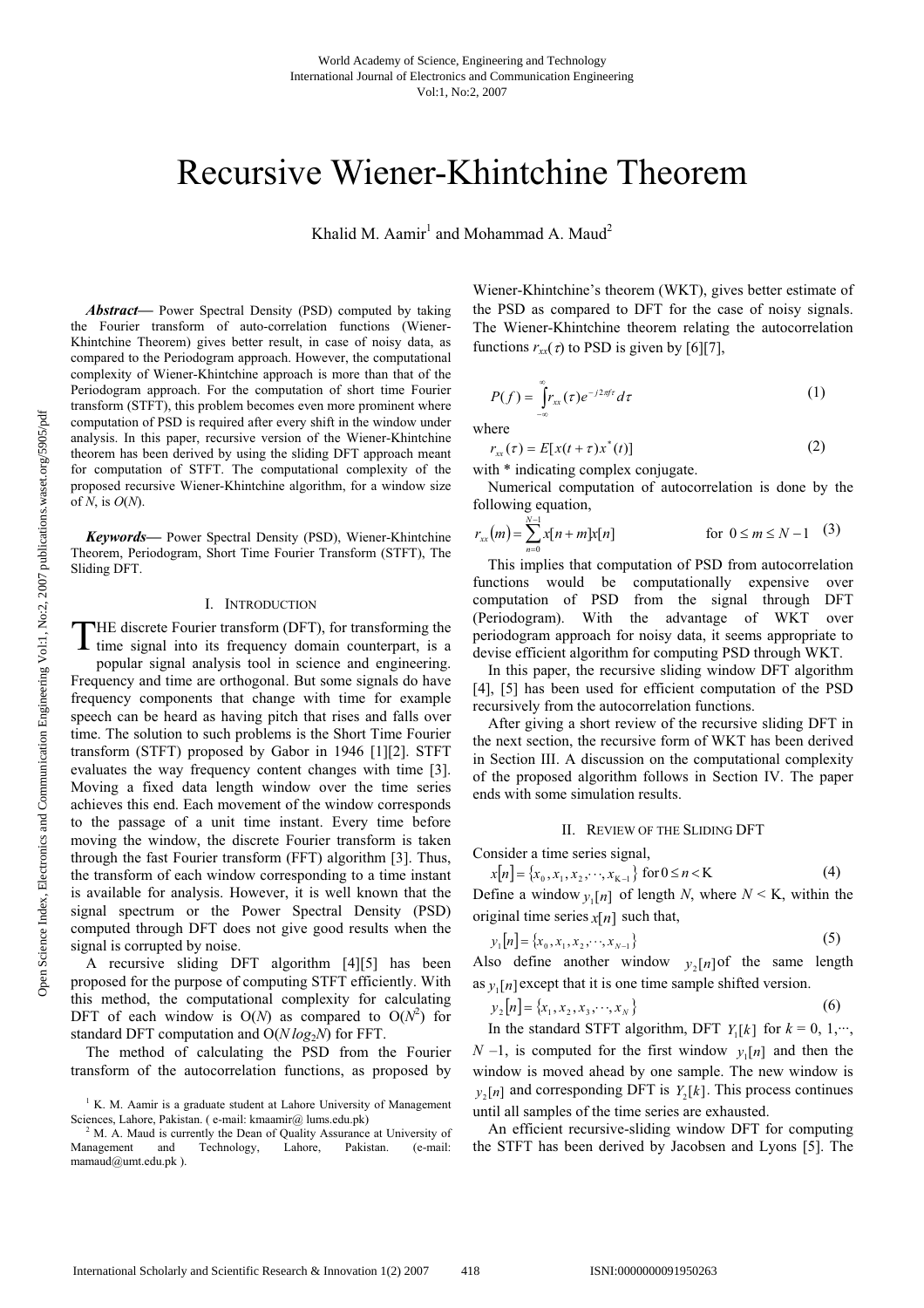computational complexity of this approach is *O*(*N*) for a window size of *N*. It is given by,

$$
Y_2[k] = e^{j2\pi k/N} (Y_1[k] + x_N - x_0)
$$
 (7)

## III. RECURSIVE FORM OF WIENER-KHINTCHINE THEOREM

Define  $s_{xx}(m)$  as the autocorrelation function of  $y_1[n]$  (eq. (5)) and  $r_{xx}(m)$  as the autocorrelation function of  $y_2[n]$  (eq. (6)). Define  $S_{xx}(k)$  and  $R_{xx}(k)$  as the corresponding DFT's of the autocorrelation functions. Thus the expressions, ignoring the constant multiplier 1/*N*, can be written as follows.

$$
s_{xx}(m) = \sum_{n=0}^{N-1} y_1[n+m] y_1[n] \quad \text{for } 0 \le m \le N-1
$$
  
\n
$$
s_{xx}(m) = y_1[m] y_1[0] + \sum_{n=1}^{N-1} y_1[n+m] y_1[n]
$$
  
\n
$$
s_{xx}(m) - y_1[m] y_1[0] = \sum_{n=1}^{N-1} y_1[n+m] y_1[n]
$$
 (8)

As the window moves ahead by one sample, the autocorrelation would become,

$$
r_{xx}(m) = \sum_{n=0}^{N-1} y_2[n+m] y_2[n] \qquad \text{for } 0 \le m \le N-1
$$
  
\n
$$
r_{xx}(m) = y_2[N+m-1] y_2[N-1]
$$
  
\n
$$
+ \sum_{n=0}^{N-2} y_2[n+m] y_2[n]
$$
  
\n(9)

Since eq. (8) and eq. (9) have the same summands so,  $r_{xx}(m) = s_{xx}(m) - y_1[m]y_1[0]$ 

$$
+ y_2[N+m-1]y_2[N-1]
$$
  
Taking DFT on both the sides,  
 $P_{\mu}(k) = S_{\mu}(k)$  ... [01 DFT[x1...])

$$
R_{xx}(k) = S_{xx}(k) - y_1[0] \text{DFT}[y_1[m]] + y_2[N-1] \text{DFT}[y_2[N+m-1]]
$$
\n(10)

 $\text{DFT}[y_1[m]] = \text{DFT}$  of previous window =  $Y_1[k]$  (11) And,

$$
\text{DFT}[y_2[N+m-1]] = \sum_{m=0}^{N-1} y_2[N+m-1]e^{-j2\pi mk/N} \tag{12}
$$

Let 
$$
m = N - n - 1
$$
, putting in eq. (12),  
\n
$$
DFT[y_2[N+m-1]] = \sum_{n=0}^{N-1} y_2[n] exp\left[-j2\pi \frac{N-n-1}{N}k\right]
$$
\n
$$
= exp\left[-j2\pi \frac{N-1}{N}k\right] \sum_{n=0}^{N-1} y_2[n] exp\left[\frac{j2\pi nk}{N}\right]
$$
\n
$$
= exp\left[\frac{j2\pi k}{N}\right] \sum_{n=0}^{N-1} y_2[n] exp\left[-j2\pi nk/\right]
$$
\nFor real graphs, it also

For real signals,  $y_2^*[n] = y_2[n]$ , so  $\text{DFT}[y_2[N+m-1]] = e^{j2\pi k/N} [\text{DFT}[y_2[m]]]^*$  (14)

$$
= e^{j2\pi k/N} Y_2^*(k)
$$

Putting eq. (11) and (14) in eq. (10).  $R_{xx}(k) = S_{xx}(k) - y_1[0]Y_1(k)$  (15)

$$
+ y_2[N-1]e^{j2\pi k/N} Y_2^*(k)
$$
  
thus PSD of the current window can be computed in

Thus, PSD of the current window can be computed in *N* computations from the PSD of the previous window using the sliding DFT in *O*(*N*).

## IV. ALGORITHM

The algorithm for recursive computation of the PSD based on WKT is given below

\n- \n Set size of time window = *N*\n
\n- \n Initialization\n
	\n- Set: 
	$$
	a =
	$$
	 first sample of the signal.
	\n- Pad *N* – 1 zeros at the start of the signal.
	\n- Define a vector:  $r_{xx}[n] = 0$ ,  $n = 0$  to  $N - 1$
	\n- Set  $r_{xx}[1] = a^2$
	\n- Define a vector:  $S_{xx}[k] = a^2$ ,  $k = 0$  to  $N - 1$
	\n- Calculate  $Y_1[k] = a \times \exp[-j\pi(N-1)k/N]$  for  $k = 0$
	\n- to  $N - 1$
	\n\n
\n- \n For  $n = 1$  to  $K - 1$ \n
\n- \n Define:  $x_0 =$  the first sample of the previous window\n
	\n- Define:  $x_N$  = the last sample of the current window
	\n- Calculate  $Y_2[k] =$  DFT of the new window using  $Y_1[k]$ , calculated by using the SDFT
	\n- For  $k = 0$  to  $N - 1$
	\n- Calculate\n  $R_{xx}(k) = S_{xx}(k) - x_o \times Y_1[k] + x_N \times e^{j2\pi k/N} \times Y_2^*[k]$ \n
	\n- Update, for  $k = 0$  to  $N - 1$
	\n- Set  $Y_1[k] = Y_2[k]$
	\n- Set  $S_{xx}[k] = R_{xx}[k]$
	\n\n
\n

#### V. COMPLEXITY OF THE PROPOSED ALGORITHM

Assume that at some instant the PSD and the DFT of the previous window are available. Using these past values, we can compute the PSD of the current window, for real valued signals, in 2*N* complex multiplications and 4*N* real multiplications which is equivalent to 3*N* complex multiplications, out of which *N* will be used to calculate the DFT of the current window only. The number of complex additions required is 5*N*/2. It will need storage of 2*N* complex numbers, *N* for complex values of DFT of previous window and *N* for complex values of PSD of previous window. This is the requirement for each recursion. The loop runs K– 1 times. If we take computations during initialization into account, then  $2N + 1$  real multiplications or equivalently  $(2N+1)/4$ complex multiplications take place during initialization. So overall complexity (multiplications) of the algorithm will be,

$$
3N(K-1) + \frac{2N+1}{4} = 3NK - \left(4N - \frac{2N+1}{4}\right) < 3NK
$$
 (16)

Thus, the complexity for computation of the recursive PSD based on WKT for the complete data sequence is *O*(K*N*). This indicates a major improvement over the existing techniques.